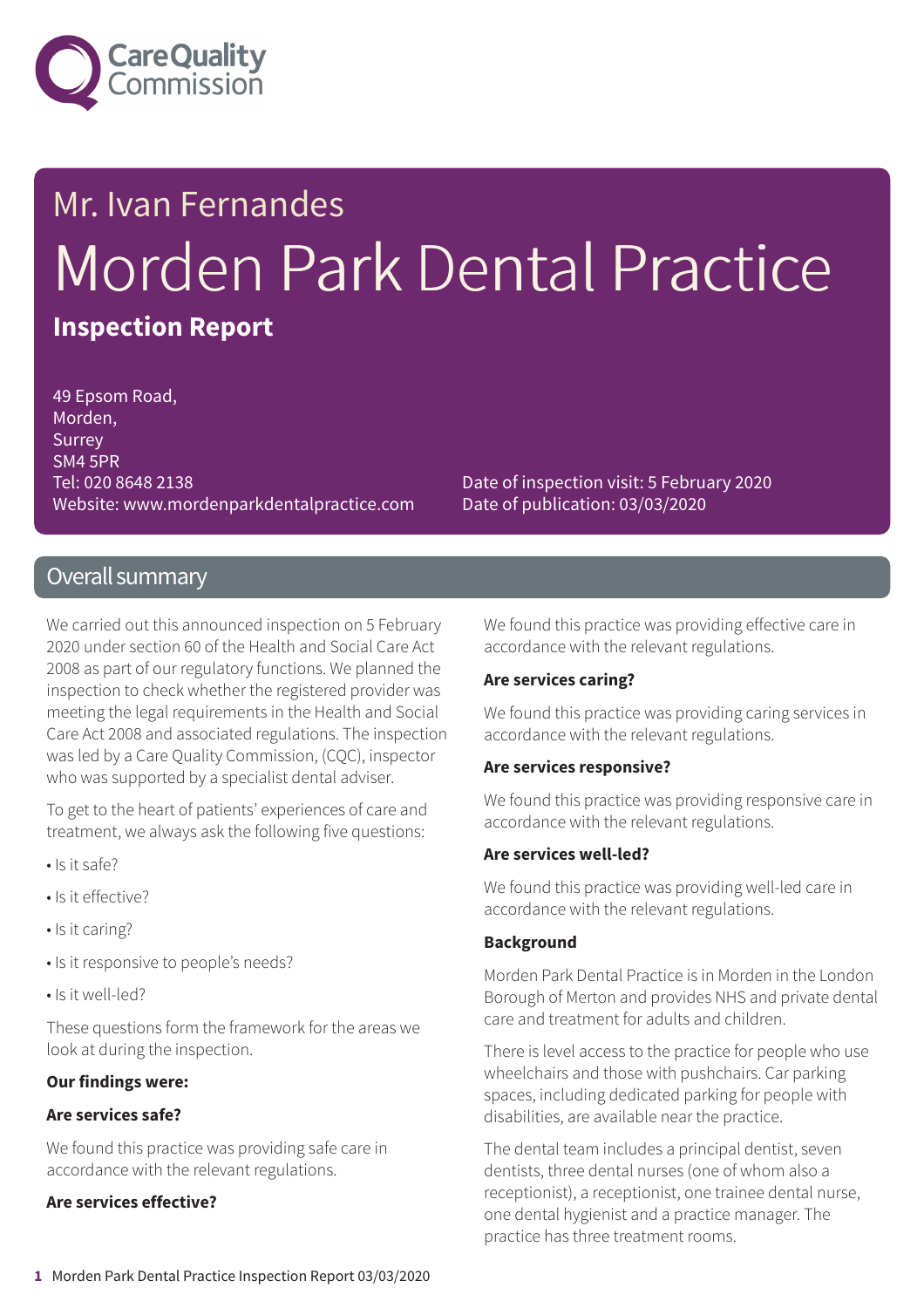# Summary of findings

The practice is owned by an individual who is the principal dentist there. They have legal responsibility for meeting the requirements in the Health and Social Care Act 2008 and associated regulations about how the practice is run.

On the day of inspection, we received feedback from 48 patients.

During the inspection we spoke with two dentists, a dental nurse, two receptionists and the practice manager. We looked at practice policies and procedures and other records about how the service is managed.

The practice is open:

#### **Our key findings were:**

- The practice appeared to be visibly clean and well-maintained.
- The provider had infection control procedures which reflected published guidance.
- Staff knew how to deal with emergencies. Appropriate medicines and life-saving equipment were available.
- The provider had systems to help them manage risk to patients and staff.
- The provider had safeguarding processes and staff knew their responsibilities for safeguarding vulnerable adults and children.
- The provider had staff recruitment procedures which reflected current legislation.
- The clinical staff provided patients' care and treatment in line with current guidelines.
- Staff treated patients with dignity and respect and took care to protect their privacy and personal information.
- Staff provided preventive care and supported patients to ensure better oral health.
- The appointment system took account of patients' needs.
- The provider had effective leadership and a culture of continuous improvement.
- Staff felt involved and supported and worked as a team.
- The provider asked staff and patients for feedback about the services they provided.
- The provider dealt with complaints positively and efficiently.
- The provider had information governance arrangements.

There were areas where the provider could make improvements. They should:

- Review the practice protocols regarding audits for prescribing of antibiotic medicines taking into account the guidance provided by the Faculty of General Dental Practice.
- Improve the practice's infection control procedures and protocols taking into account the guidelines issued by the Department of Health in the Health Technical Memorandum 01-05: Decontamination in primary care dental practices, and having regard to The Health and Social Care Act 2008: 'Code of Practice about the prevention and control of infections and related guidance' In particular in regards to the manual cleaning of instruments.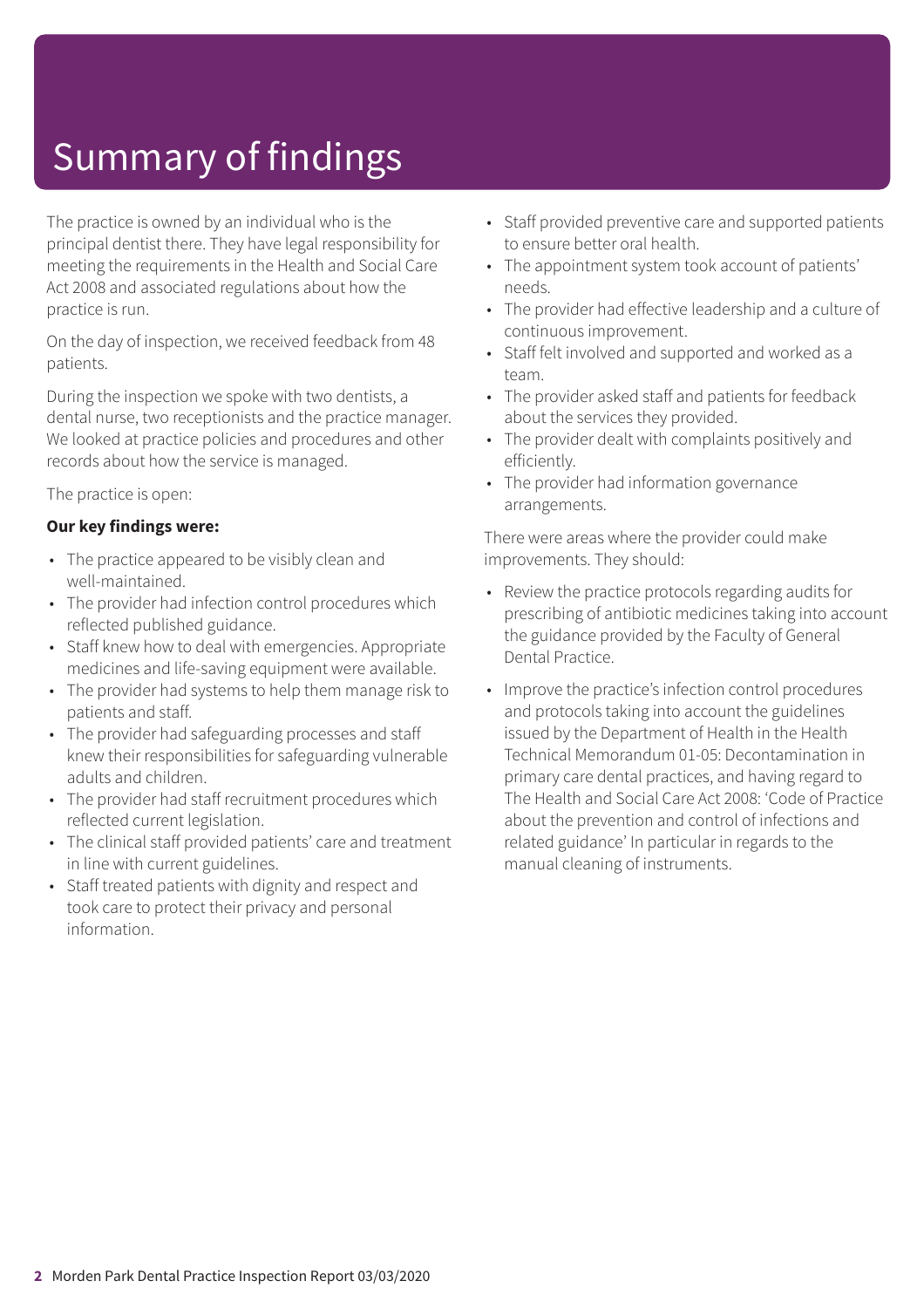# Summary of findings

#### The five questions we ask about services and what we found

We always ask the following five questions of services.

| Are services safe?                         | <b>No action</b>        |  |
|--------------------------------------------|-------------------------|--|
| Are services effective?                    | No action $\sqrt{}$     |  |
| <b>Are services caring?</b>                | No action $\rightarrow$ |  |
| Are services responsive to people's needs? | No action $\sqrt{}$     |  |
| <b>Are services well-led?</b>              | <b>No action</b>        |  |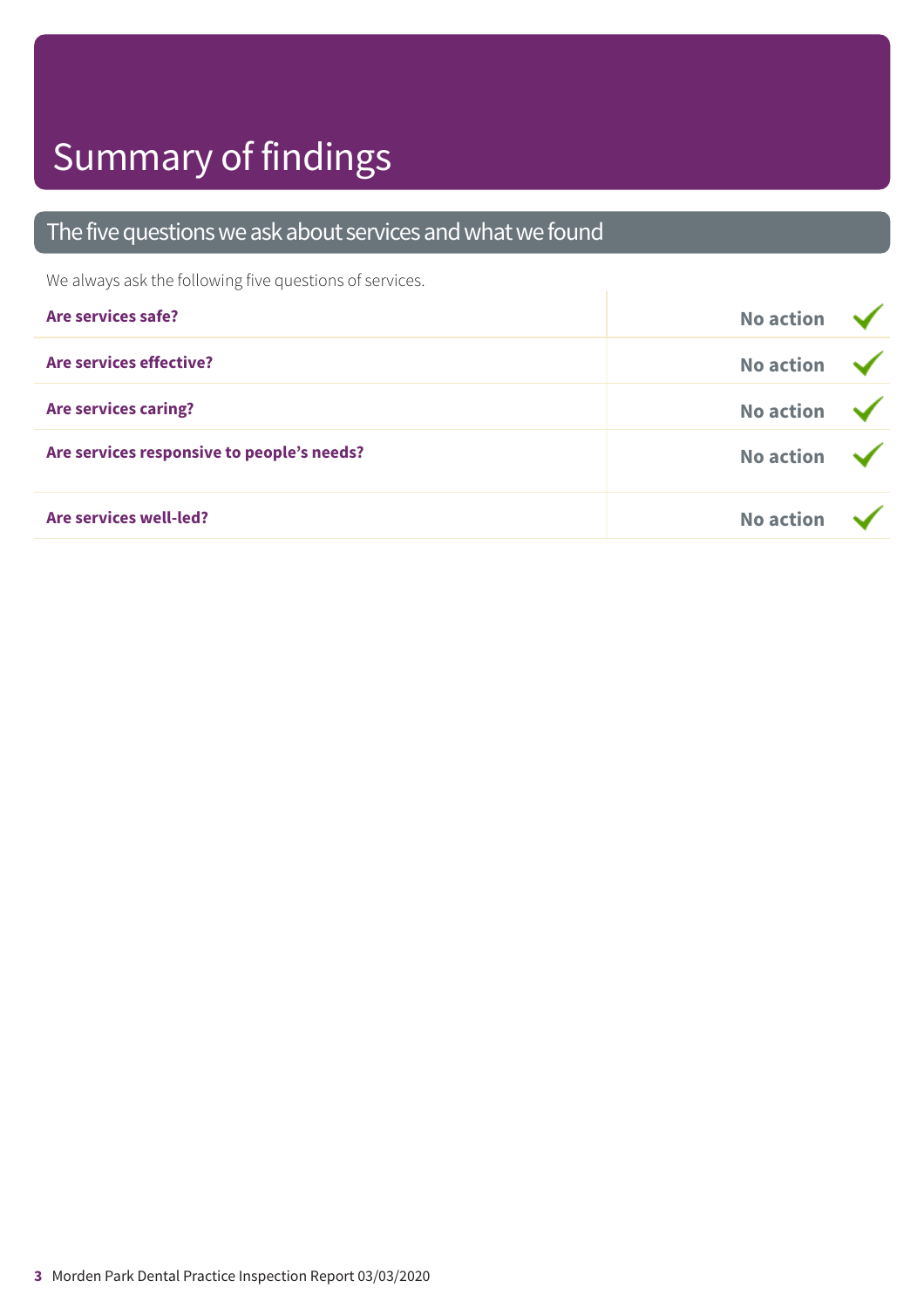# Are services safe?

# **Our findings**

We found this practice was providing safe care in accordance with the relevant regulations.

#### **Safety systems and processes, including staff recruitment, equipment and premises and radiography (X-rays)**

Staff had clear systems to keep patients safe.

Staff knew their responsibilities if they had concerns about the safety of children, young people and adults who were vulnerable due to their circumstances. The provider had safeguarding policies and procedures to provide staff with information about identifying, reporting and dealing with suspected abuse. We saw evidence that staff had received safeguarding training. Staff knew about the signs and symptoms of abuse and neglect and how to report concerns, including notification to the CQC.

The provider had a system to highlight vulnerable patients and patients who required other support such as with mobility or communication, within dental care records.

The provider also had a system to identify adults that were in other vulnerable situations for example. those who were known to have experienced modern-day slavery or female genital mutilation.

The provider had an infection prevention and control policy and procedures. They followed guidance in The Health Technical Memorandum 01-05: Decontamination in primary care dental practices, (HTM 01-05), published by the Department of Health and Social Care. Staff completed infection prevention and control training and received updates as required.

The provider had arrangements for transporting, cleaning, checking, sterilising and storing instruments in line with HTM 01-05. The records showed equipment used by staff for cleaning and sterilising instruments was validated, maintained and used in line with the manufacturers' guidance. The provider had suitable numbers of dental instruments available for the clinical staff and measures were in place to ensure they were decontaminated and sterilised appropriately. However, the staff carried out manual cleaning of dental instruments prior to them being sterilised. We advised the provider that manual cleaning is the least effective recognised cleaning method as it is the hardest to validate and carries an increased risk of an injury from a sharp instrument.

The staff had systems in place to ensure that patient-specific dental appliances were disinfected prior to being sent to a dental laboratory and before treatment was completed.

We saw staff had procedures to reduce the possibility of Legionella or other bacteria developing in the water systems, in line with a risk assessment. All recommendations in the assessment had been actioned and records of water testing and dental unit water line management were maintained.

We saw effective cleaning schedules to ensure the practice was kept clean. When we inspected we saw the practice was visibly clean.

The provider had policies and procedures in place to ensure clinical waste was segregated and stored appropriately in line with guidance.

The provider carried out infection prevention and control audits twice a year. The latest audit showed the practice was meeting the required standards.

The provider had whistleblowing policy but the policy could not be found on the day of the inspection. Staff felt confident they could raise concerns without fear of recrimination. Following the inspection, the provider sent us evidence of a whistleblowing policy.

The dentists used dental dam in line with guidance from the British Endodontic Society when providing root canal treatment. In instances where dental dam was not used, such as for example refusal by the patient, and where other methods were used to protect the airway, we saw this was documented in the dental care record and a risk assessment completed.

The provider had a recruitment policy and procedure to help them employ suitable staff and had checks in place for agency and locum staff. These reflected the relevant legislation. We looked at six staff recruitment records. These showed the provider followed their recruitment procedure.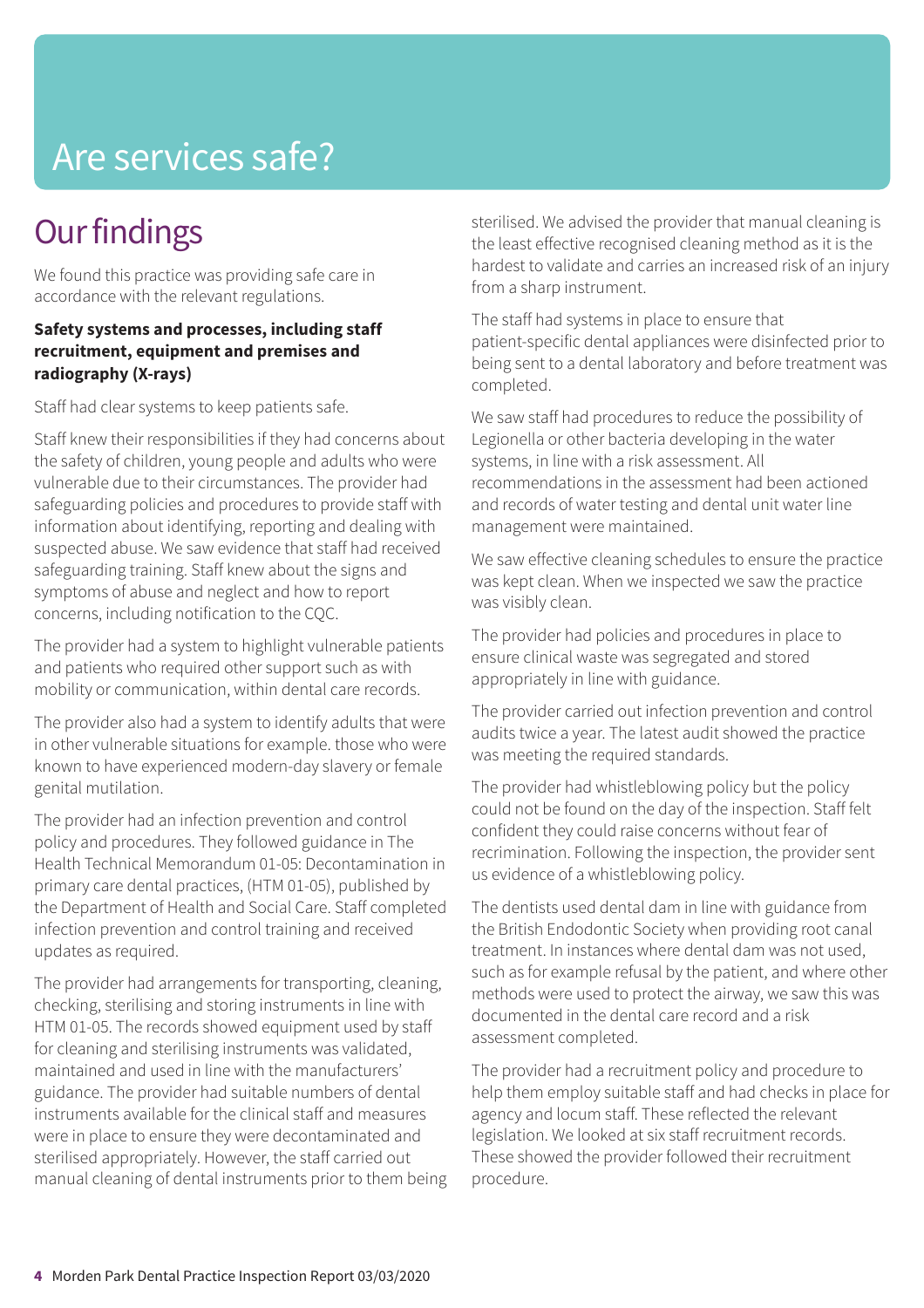# Are services safe?

We observed that clinical staff were qualified and registered with the General Dental Council and had professional indemnity cover.

Staff ensured facilities and equipment were safe, and that equipment was maintained according to manufacturers' instructions, including electrical and gas appliances.

A fire risk assessment was carried out in line with the legal requirements. We saw there were fire extinguishers and fire detection systems throughout the building and fire exits were kept clear.

The practice had arrangements to ensure the safety of the X-ray equipment and we saw the required radiation protection information was available.

We saw evidence the dentists justified, graded and reported on the radiographs they took. The provider carried out radiography audits every year following current guidance and legislation.

Clinical staff completed continuing professional development in respect of dental radiography.

#### **Risks to patients**

The provider had implemented systems to assess, monitor and manage risks to patient safety.

The practice's health and safety policies, procedures and risk assessments were reviewed regularly to help manage potential risk. The provider had current employer's liability insurance.

We looked at the practice's arrangements for safe dental care and treatment. The staff followed the relevant safety regulation when using needles and other sharp dental items. A sharps risk assessment had been undertaken and was updated annually.

The provider had a system in place to ensure clinical staff had received appropriate vaccinations, including vaccination to protect them against the Hepatitis B virus, and that the effectiveness of the vaccination was checked.

Staff had discussed sepsis at team meetings and provided staff with relevant guidance information. Sepsis prompts and posters for staff were displayed in the practice staff room. This helped ensure staff made triage appointments effectively to manage patients who present with dental infection and where necessary refer patients for specialist care.

Staff knew how to respond to a medical emergency and had completed training in emergency resuscitation and basic life support every year.

Emergency equipment and medicines were available as described in recognised guidance. We found staff kept records of their checks of these to make sure they were available, within their expiry date, and in working order.

A dental nurse worked with the dentist when they treated patients in line with General Dental Council Standards for the Dental Team. The dental hygienist worked alone but practice staff provided support with cleaning instruments. A risk assessment was in place for when the dental hygienist worked without chairside support.

The provider had risk assessments to minimise the risk that can be caused from substances that are hazardous to health.

#### **Information to deliver safe care and treatment**

Staff had the information they needed to deliver safe care and treatment to patients.

We discussed with the dentist how information to deliver safe care and treatment was handled and recorded. We looked at dental care records with clinicians to confirm our findings and observed that individual records were typed and managed in a way that kept patients safe. Dental care records we saw were complete, legible, were kept securely and complied with General Data Protection Regulation requirements.

The provider had systems for referring patients with suspected oral cancer under the national two-week wait arrangements. These arrangements were initiated by National Institute for Health and Care Excellence to help make sure patients were seen quickly by a specialist.

#### **Safe and appropriate use of medicines**

The provider had systems for appropriate and safe handling of medicines.

We saw staff stored and kept records of NHS prescriptions as described in current guidance.

The dentists were aware of current guidance with regards to prescribing medicines. However, the practice did not carry out antimicrobial prescribing audits. We spoke to the provider about this and they told us they would start to undertake these audits.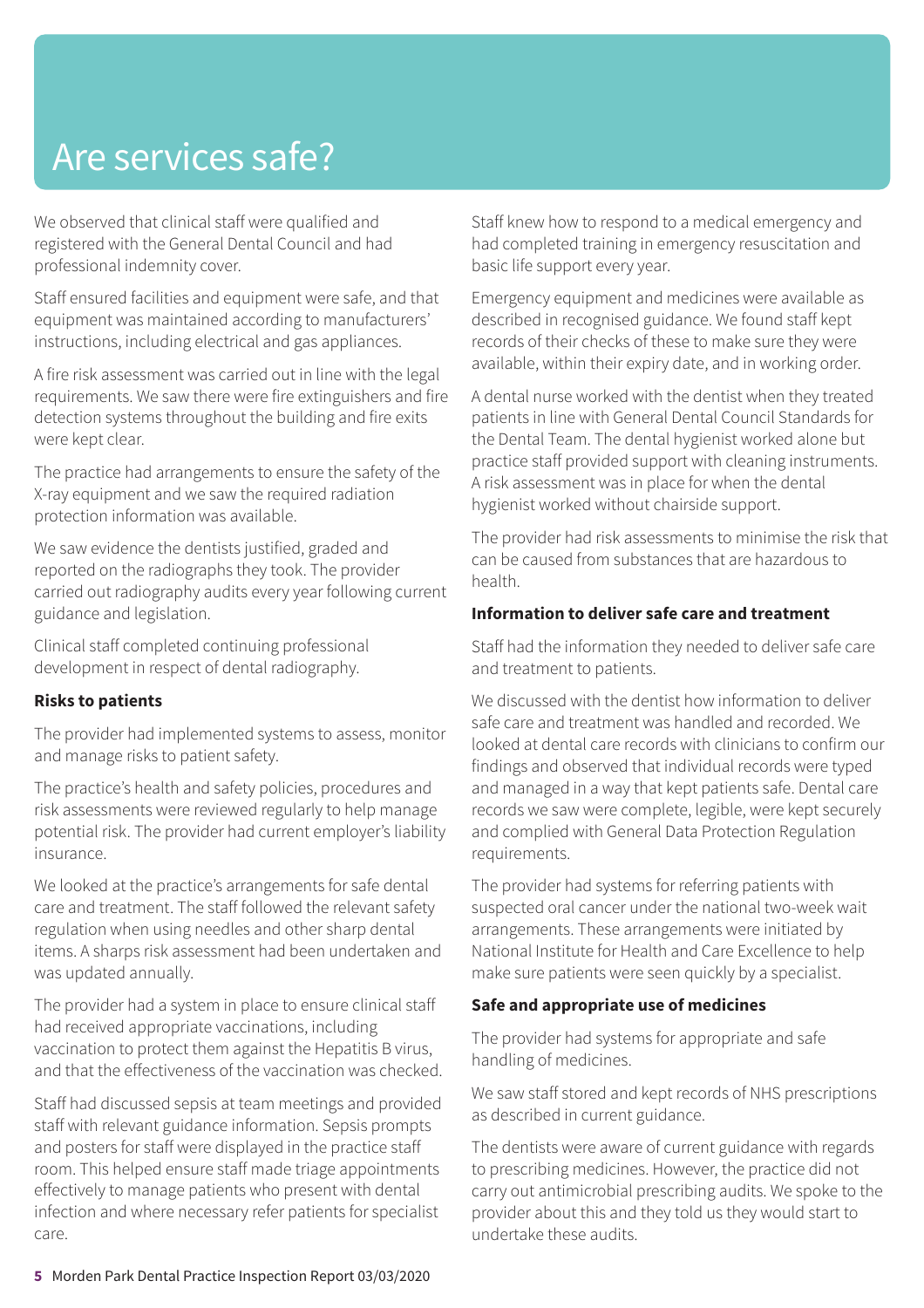# Are services safe?

#### **Track record on safety, and lessons learned and improvements**

The provider had implemented systems for reviewing and investigating when things went wrong. There were comprehensive risk assessments in relation to safety issues. Staff monitored and reviewed incidents. This helped staff to understand risks which led to effective risk management systems in the practice as well as safety improvements.

Where there had been a safety incidents we saw these were investigated, documented and discussed with the rest of the dental practice team to prevent such occurrences happening again.

The provider had a system for receiving and acting on safety alerts. Staff learned from external safety events as well as patient and medicine safety alerts. We saw they were shared with the team and acted upon if required.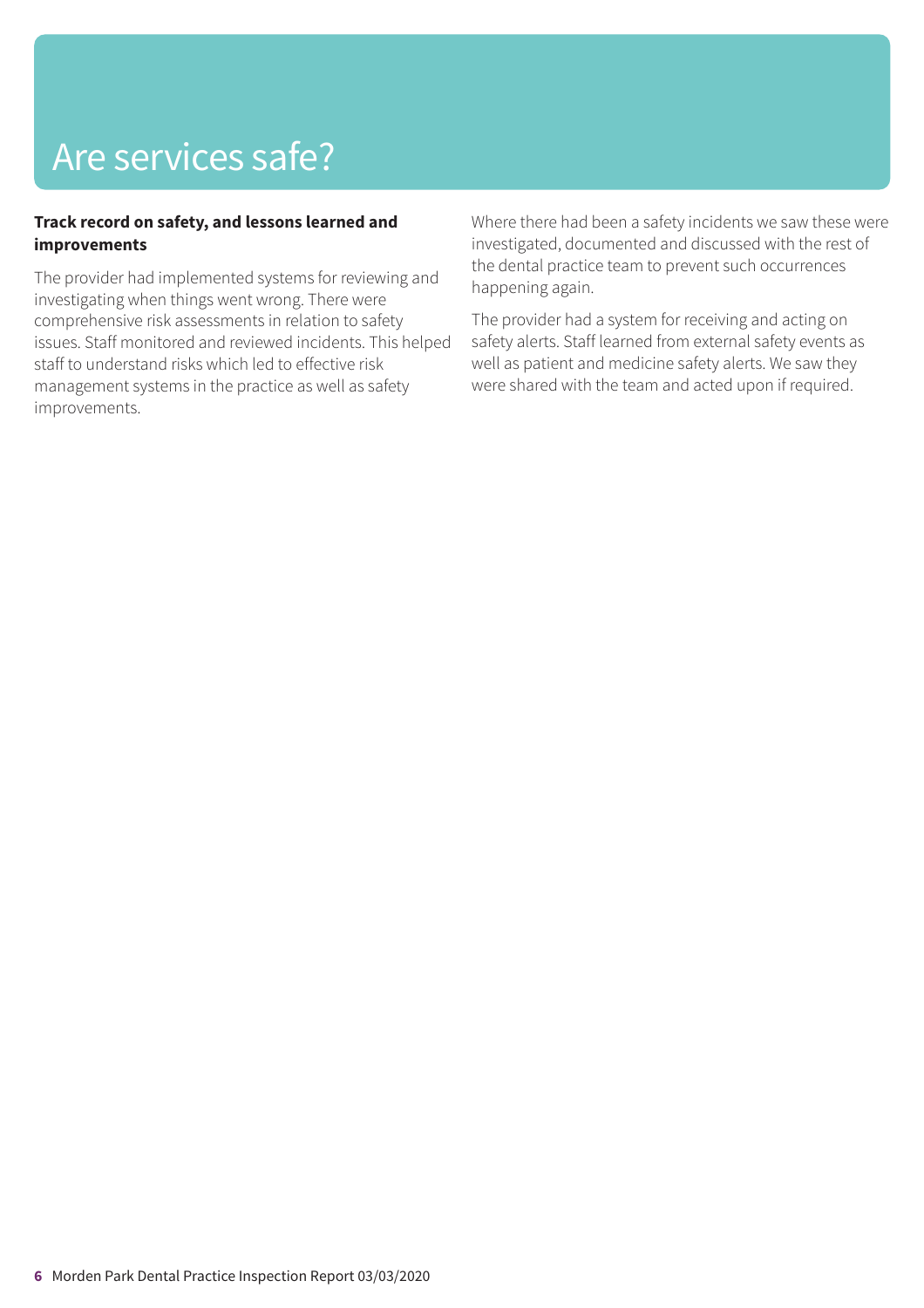### Are services effective? (for example, treatment is effective)

### **Our findings**

We found this practice was providing effective care in accordance with the relevant regulations.

#### **Effective needs assessment, care and treatment**

The practice had systems to keep dental professionals up to date with current evidence-based practice. We saw clinicians assessed patients' needs and delivered care and treatment in line with current legislation, standards and guidance supported by clear clinical pathways and protocols.

The practice offered dental implants. These were placed by a visiting implantologist who had undergone appropriate post-graduate training in the provision of dental implants. We saw the provision of dental implants was in accordance with national guidance.

#### **Helping patients to live healthier lives**

The practice provided preventive care and supported patients to ensure better oral health in line with the Delivering Better Oral Health toolkit.

The dentists prescribed high concentration fluoride products if a patient's risk of tooth decay indicated this would help them.

The clinicians where applicable, discussed smoking, alcohol consumption and diet with patients during appointments. The practice had a selection of dental products for sale and provided leaflets to help patients with their oral health.

The dentists described to us the procedures they used to improve the outcomes for patients with gum disease. This involved providing patients with preventative advice, taking plaque and gum bleeding scores and recording detailed charts of the patient's gum condition.

Records showed patients with severe gum disease were recalled at more frequent intervals for review and to reinforce home care preventative advice.

#### **Consent to care and treatment**

Staff obtained consent to care and treatment in line with legislation and guidance.

The practice team understood the importance of obtaining and recording patients' consent to treatment. The staff

were aware of the need to obtain proof of legal guardianship or Power of Attorney for patients who lacked capacity or for children who are looked after. The dentists gave patients information about treatment options and the risks and benefits of these, so they could make informed decisions. We saw this documented in patients' records. Patients confirmed their dentist listened to them and gave them clear information about their treatment.

The practice's consent policy included information about the Mental Capacity Act 2005. The team understood their responsibilities under the act when treating adults who might not be able to make informed decisions. The policy also referred to Gillick competence, by which a child under the age of 16 years of age may give consent for themselves in certain circumstances. Staff were aware of the need to consider this when treating young people under 16 years of age.

Staff described how they involved patients' relatives or carers when appropriate and made sure they had enough time to explain treatment options clearly.

#### **Monitoring care and treatment**

The practice kept detailed dental care records containing information about the patients' current dental needs, past treatment and medical histories. The dentists assessed patients' treatment needs in line with recognised guidance.

The provider had quality assurance processes to encourage learning and continuous improvement. Staff kept records of the results of these audits, the resulting action plans and improvements.

#### **Effective staffing**

Staff had the skills, knowledge and experience to carry out their roles.

Staff new to the practice including staff had a structured induction programme. We confirmed clinical staff completed the continuing professional development required for their registration with the General Dental Council.

#### **Co-ordinating care and treatment**

Staff worked together and with other health and social care professionals to deliver effective care and treatment.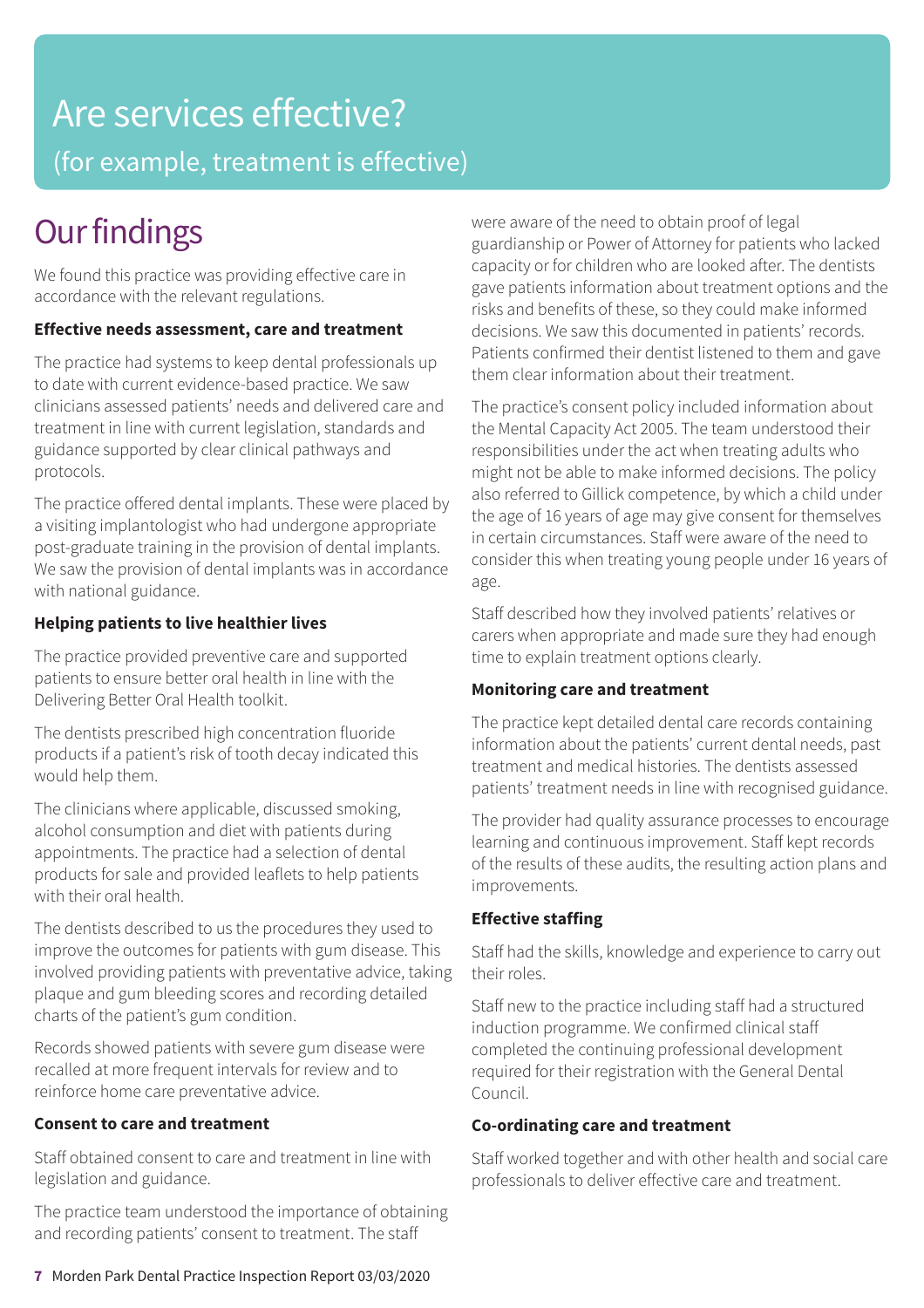# Are services effective? (for example, treatment is effective)

The dentists confirmed they referred patients to a range of specialists in primary and secondary care for treatment the practice did not provide.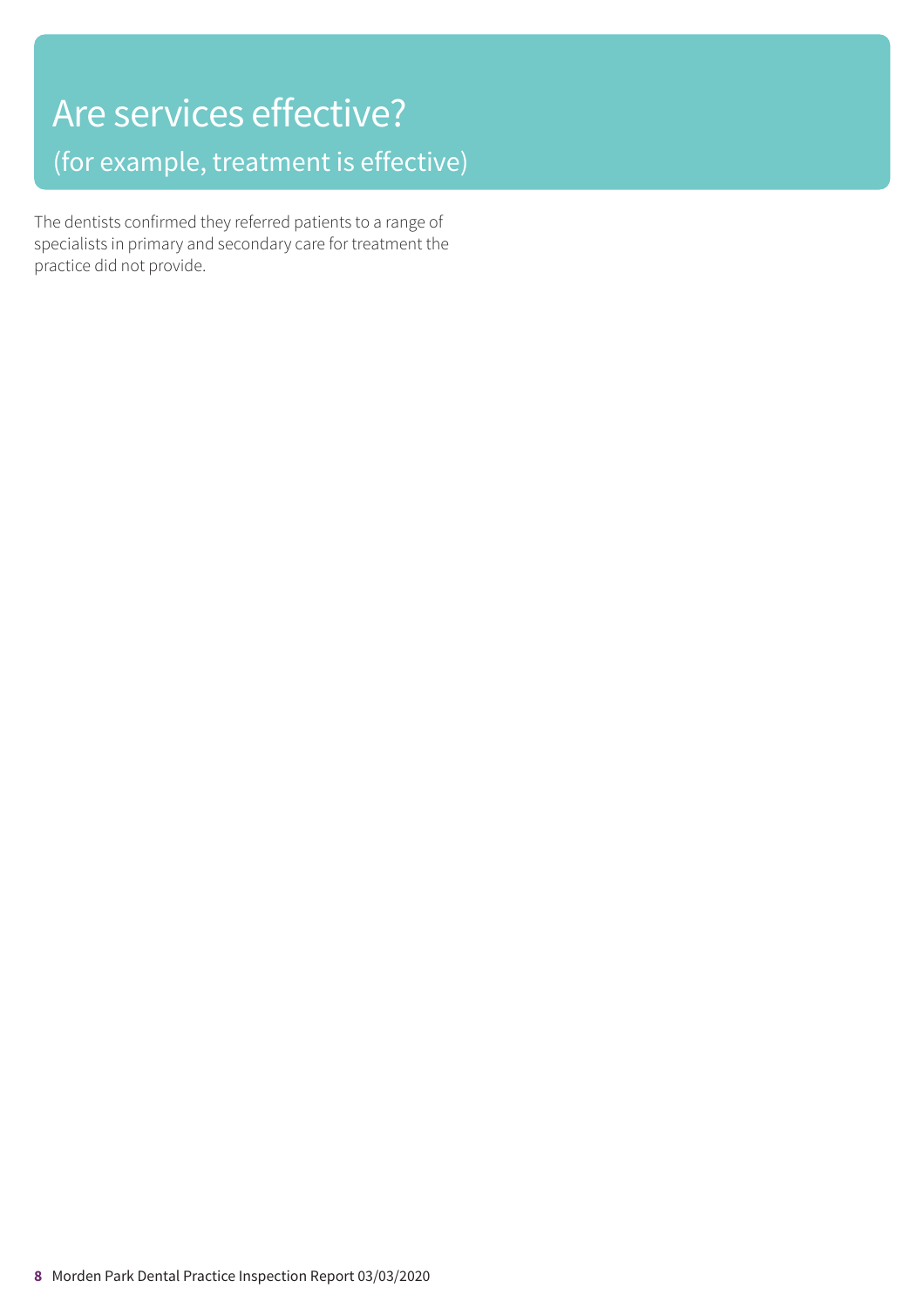# Are services caring?

## **Our findings**

We found this practice was providing caring services in accordance with the relevant regulations.

#### **Kindness, respect and compassion**

Staff treated patients with kindness, respect and compassion.

Staff were aware of their responsibility to respect people's diversity and human rights.

Patients commented positively that staff were considerate, helpful and brilliant. We saw staff that treated patients respectful, pleasant, discreet and were friendly towards them at the reception desk and over the telephone.

Patients said staff were compassionate and understanding.

Patients told us staff were kind and helpful when they were in pain, distress or discomfort.

#### **Privacy and dignity**

Staff respected and promoted patients' privacy and dignity.

Staff were aware of the importance of privacy and confidentiality. The layout of reception and waiting areas provided privacy when reception staff were dealing with patients. If a patient asked for more privacy, the practice would respond appropriately. The reception computer screens were not visible to patients and staff did not leave patients' personal information where other patients might see it.

Staff password protected patients' electronic care records and backed these up to secure storage. They stored paper records securely.

#### **Involving people in decisions about care and treatment**

Staff helped patients to be involved in decisions about their care. They were aware of the Accessible Information Standard and the requirements of the Equality Act.

We saw:

- Interpreter services were available for patients who did not speak or understand English. There were also arrangements in place for those who used sign language.
- There was a hearing loop for people that were hard of hearing.

Staff gave patients clear information to help them make informed choices about their treatment. Patients confirmed that staff listened to them, did not rush them and discussed options for treatment with them. A dentist described the conversations they had with patients to satisfy themselves they understood their treatment options.

The practice's website and information leaflet provided patients with information about the range of treatments available at the practice.

The dentist described to us the methods they used to help patients understand treatment options discussed.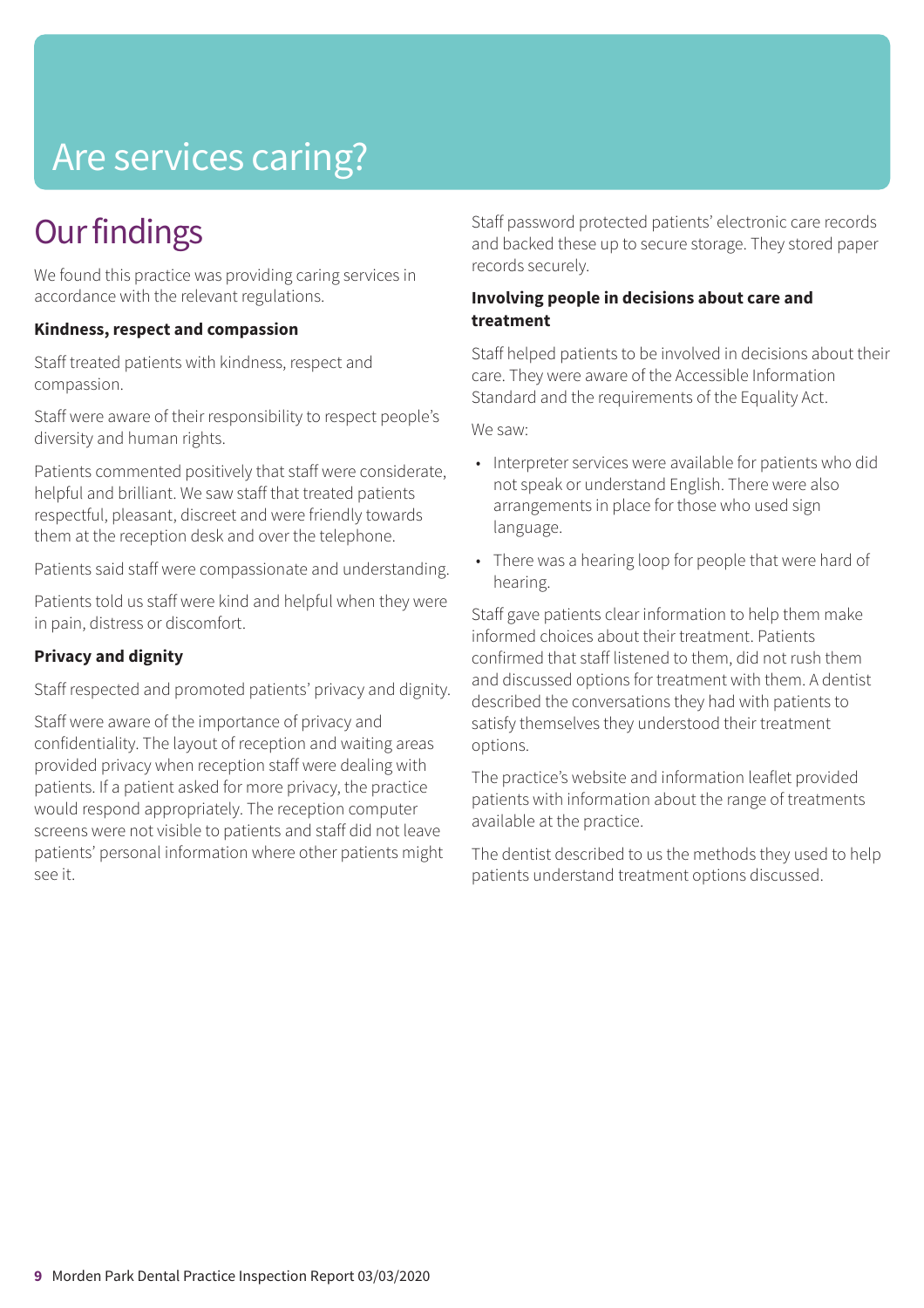# Are services responsive to people's needs?

(for example, to feedback?)

# **Our findings**

We found this practice was providing responsive care in accordance with the relevant regulations.

#### **Responding to and meeting people's needs**

The practice organised and delivered services to meet patients' needs. It took account of patient needs and preferences.

Staff were clear about the importance of emotional support needed by patients when delivering care.

Two weeks before our inspection, CQC sent the practice 50 feedback comment cards, along with posters for the practice to display, encouraging patients to share their views of the service.

47 cards were completed, giving a patient response rate of 94%

100 % of views expressed by patients were positive.

Common themes within the positive feedback were helpfulness of staff, clean environment and accommodating staff.

The practice had made reasonable adjustments for patients with disabilities. This included a hearing loop.

Staff had carried out a disability access audit and had formulated an action plan to continually improve access for patients.

Staff telephoned some patients on the morning of their appointment to make sure they could get to the practice.

#### **Timely access to services**

Patients could access care and treatment from the practice within an acceptable timescale for their needs.

The practice displayed its opening hours in the premises and included it in their information leaflet and on their website.

The practice had an appointment system to respond to patients' needs. Patients who requested an urgent

appointment were offered an appointment the same day. Patients had enough time during their appointment and did not feel rushed. Appointments ran smoothly on the day of the inspection and patients were not kept waiting.

The practice referred patients to the 111 out of hour's service when they were closed. This was detailed on the practice answer machine, on the practice information leaflet.

The practice's website, information leaflet and answerphone provided telephone numbers for patients needing emergency dental treatment during the working day and when the practice was not open. Patients confirmed they could make routine and emergency appointments easily and were rarely kept waiting for their appointment.

#### **Listening and learning from concerns and complaints**

Staff told us the practice manager took complaints and concerns seriously and responded to them appropriately to improve the quality of care.

The provider had a policy providing guidance to staff about how to handle a complaint. The practice information leaflet explained how to make a complaint.

The practice manager was responsible for dealing with these. Staff told us they would tell the practice manager about any formal or informal comments or concerns straight away so patients received a quick response.

The practice manager aimed to settle complaints in-house and invited patients to speak with them in person to discuss these. Information was available about organisations patients could contact if not satisfied with the way the practice manager had dealt with their concerns.

We looked at comments, compliments and complaints the practice received in the last twelve months.

These showed the practice responded to concerns appropriately and discussed outcomes with staff to share learning and improve the service.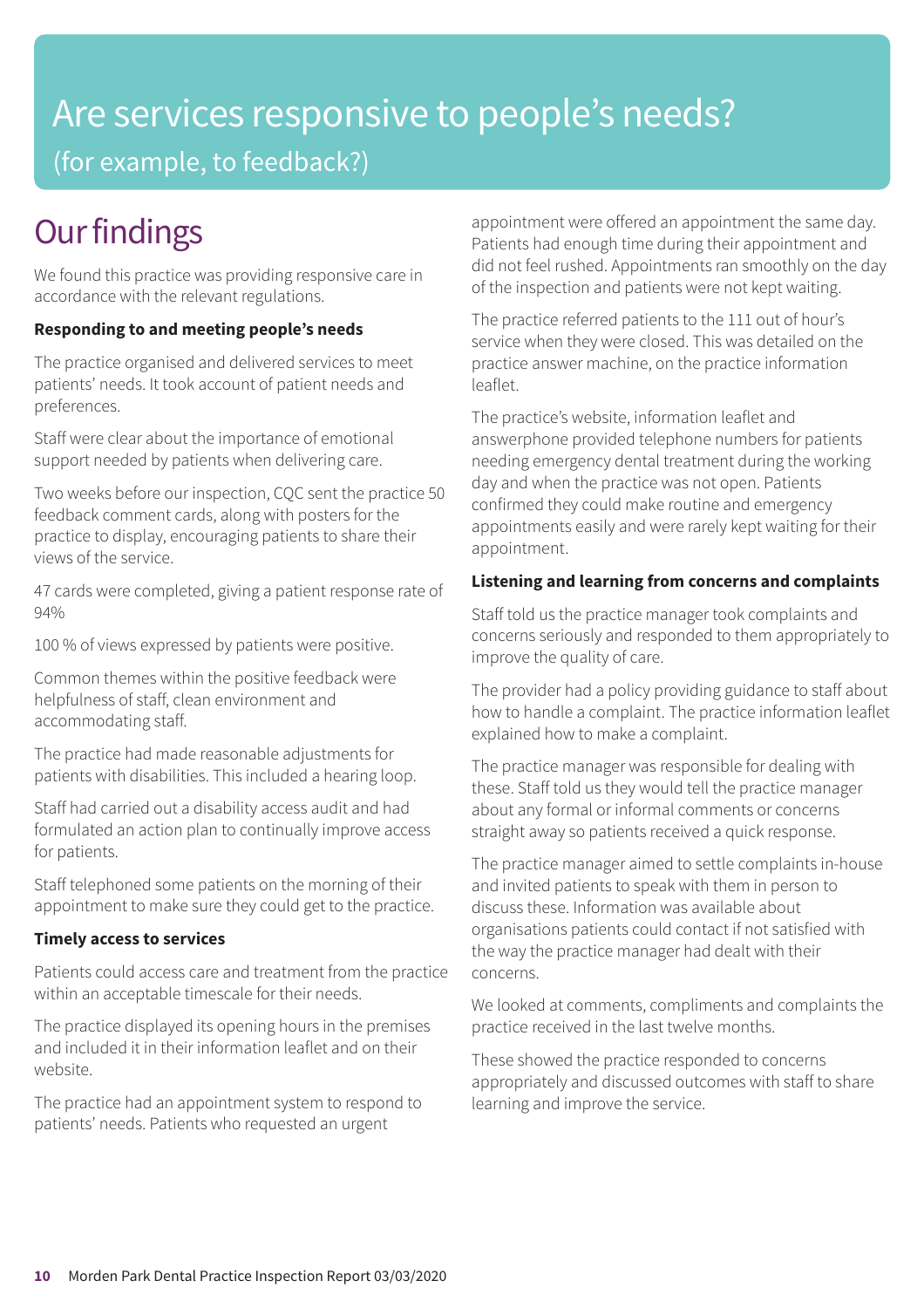# Are services well-led?

### **Our findings**

We found this practice was providing well-led care in accordance with the relevant regulations.

#### **Leadership capacity and capability**

We found the principal dentists had the capacity, values and skills to deliver high-quality, sustainable care. They were knowledgeable about issues and priorities relating to the quality and future of the service. They understood the challenges and were addressing them.

The principal dentists and the practice manager were visible and approachable. Staff told us they worked closely with them to make sure they prioritised compassionate and inclusive leadership.

#### **Culture**

The practice had a culture of high-quality sustainable care.

Staff stated they felt respected, supported and valued. They were proud to work in the practice.

Staff discussed their training needs at an annual appraisals. They also discussed learning needs, general wellbeing and aims for future professional development. We saw evidence of completed appraisals in the staff folders.

We saw the provider had systems in place to deal with staff poor performance.

The provider was aware of and had systems to ensure compliance with the requirements of the Duty of Candour.

Staff could raise concerns and were encouraged to do so, and they had confidence that these would be addressed.

#### **Governance and management**

Staff had clear responsibilities, roles and systems of accountability to support good governance and management.

The principal dentists had overall responsibility for the management and clinical leadership of the practice. The practice manager was responsible for the day to day running of the service. Staff knew the management arrangements and their roles and responsibilities.

The provider had a system of clinical governance in place which included policies, protocols and procedures that were accessible to all members of staff and were reviewed on a regular basis.

We saw there were clear and effective processes for managing risks, issues and performance.

#### **Appropriate and accurate information**

Staff acted on appropriate and accurate information.

The provider had information governance arrangements and staff were aware of the importance of these in protecting patients' personal information. This include data security awareness training and staff confidentiality agreements.

#### **Engagement with patients, the public, staff and external partners**

The provider used patient surveys to obtain staff and patients' views about the service. We saw examples of suggestions from patients the practice had acted on. For example, saw that changes were made to how reception staff told patients about waiting times when they arrived for appointments following feedback from patients.

Patients were encouraged to complete the NHS Friends and Family Test. This is a national programme to allow patients to provide feedback on NHS services they have used.

The provider gathered feedback from staff through meetings, surveys, and informal discussions. Staff were encouraged to offer suggestions for improvements to the service and said these were listened to and acted on.

#### **Continuous improvement and innovation**

The provider had systems and processes for learning, continuous improvement and innovation.

The provider had quality assurance processes to encourage learning and continuous improvement. These included audits of dental care records, radiographs and infection prevention and control. Staff kept records of the results of these audits and the resulting action plans and improvements. However, the provider could make improvements by ensuring that antimicrobial audits were carried out.